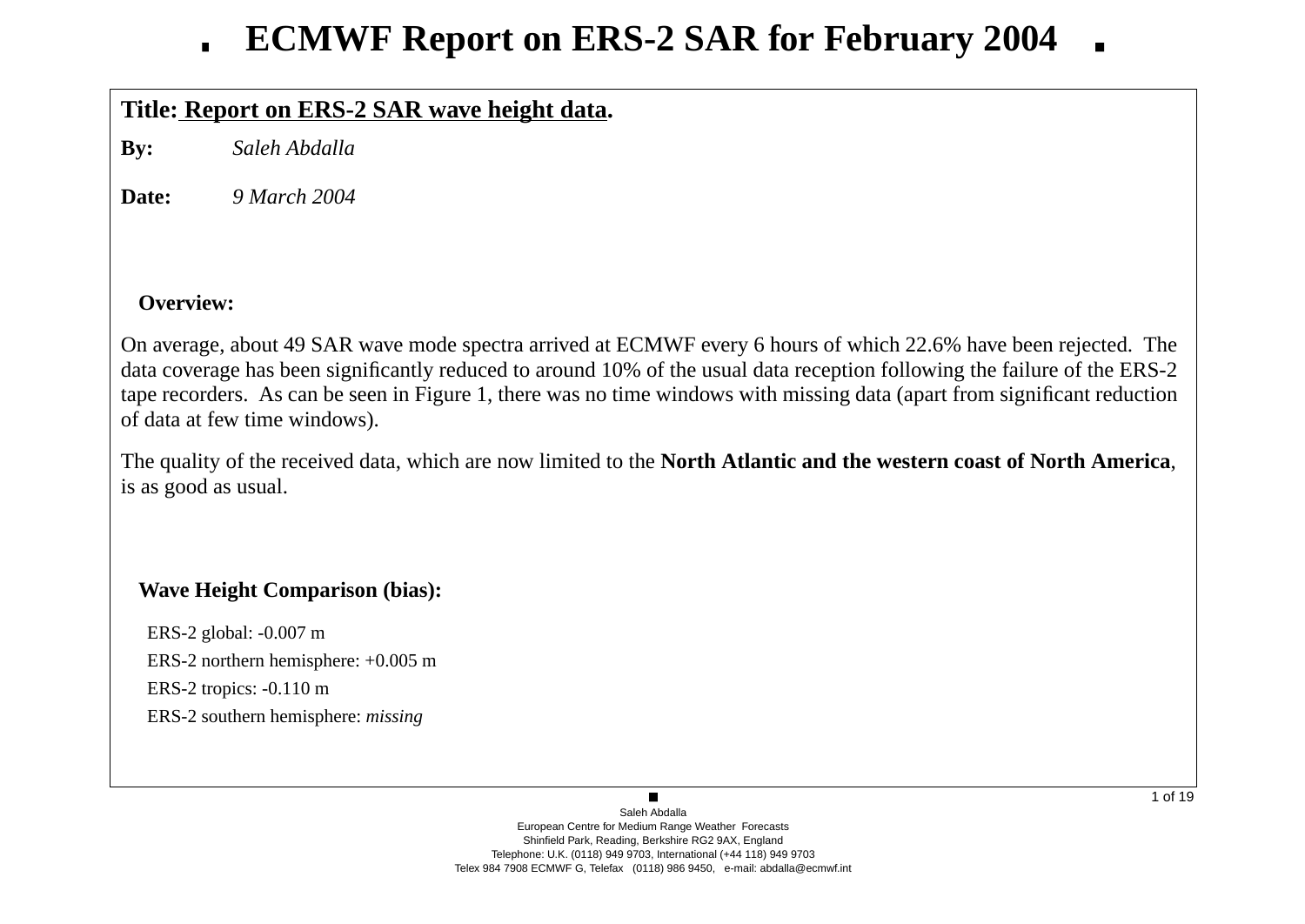# **Remarks:**

- **•** The SAR worked normally this month.
- **•** According to ESA (EOHelp message of 4 July 2003), the recording capabilities of ERS-2 are declared permanently una vailable following the failure of the ERS-2 tape recorder on 22 June 2003. The ERS-2 tape recorders were used to record the ERS-2 Low Rate mission globally for a period of 8 years of continuous acquisition. The global coverage is, therefore, discontinued. The ERS-2 Low Rate mission will be continued within the visibility of ESA ground stations o ver Europe, North Atlantic, the Arctic and western North America. ESA has the intention to extend the co verage of the Real Time Low Rate acquisition o ver the North Atlantic in the near future.
- ERS-2 SAR data and ENVISAT RA-2 Ku-band significant wave heights are assimilated in the ECMWF wave model.

# **Definitions:**

Four new integrated parameters are used to compare the SAR and the model spectra. These parameters are:

1. The mean wave period based on the '-1*th*.' moment (*m*<sub>-1</sub>) defined as:

$$
T_{-1}=m_{-1}/m_0
$$

where  $m_0$  and  $m_{-1}$  are the zeroth and the '-1*th*.' moments of the wave spectrum with the *n-th*. moment, in general, is defined as:

$$
m_n = \int d\theta \int df \cdot f^n \cdot F(f, \theta)
$$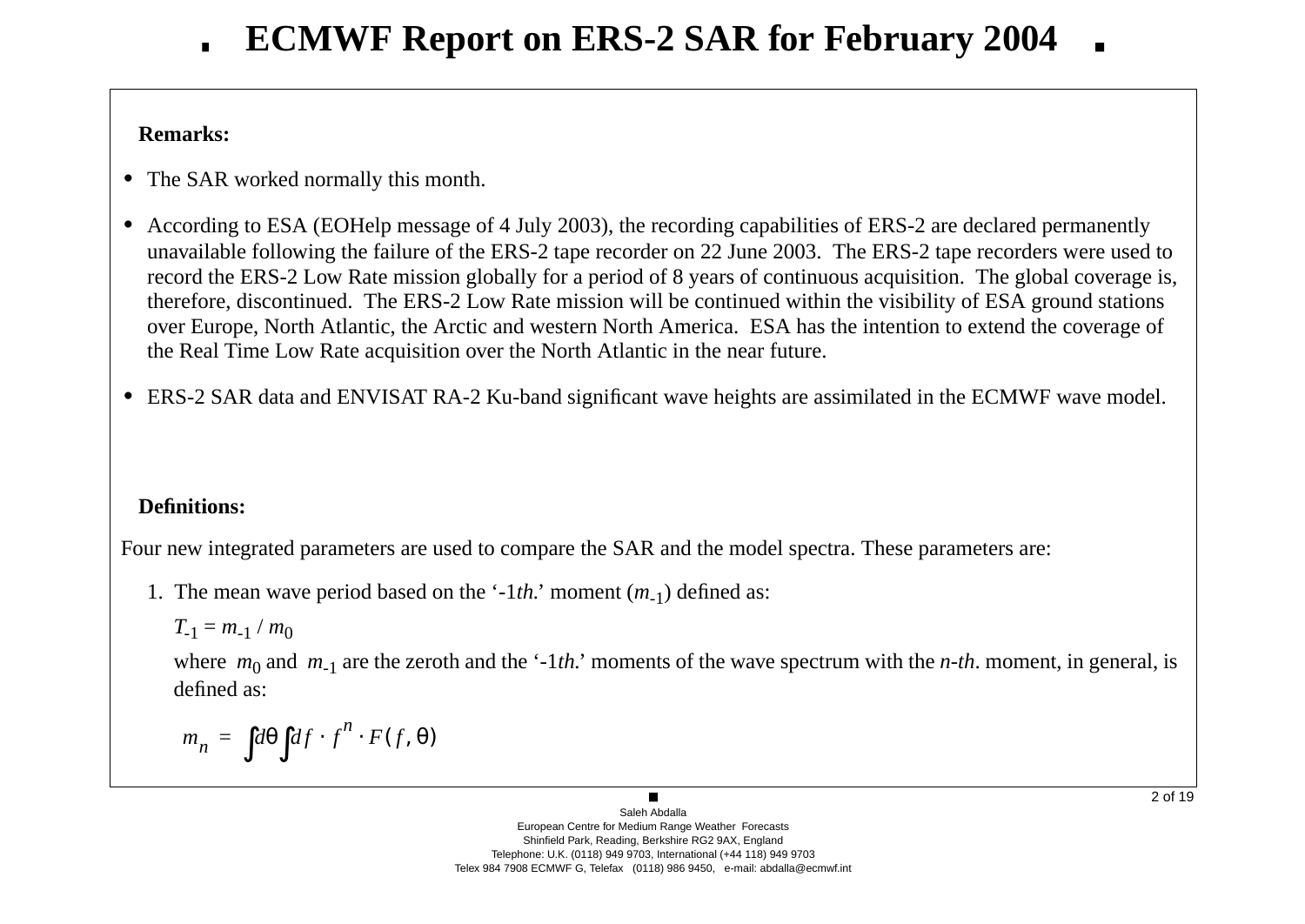*F* is the wave spectrum in frequency, *f*, - direction space. The comparison between ECMWF model and SAR mean wave periods for the whole month is given in Figure 7.

2. The w a ve directional spread defined as:

$$
\sigma = \sqrt{2[1 - r_1(f)]}
$$
  
\n
$$
r_1(f) = \int df \int d\theta \cdot F(f, \theta) \cdot \cos[\theta - \varphi(f)]
$$
  
\n
$$
\varphi(f) = \operatorname{atan} \left\{ [\int d\theta \cdot F(f, \theta) \cdot \sin(\theta)] / [\int d\theta \cdot F(f, \theta) \cdot \cos(\theta)] \right\}
$$

The comparison between ECMWF model and SAR wave directional spread values for the whole month is given in Figure 8.

3. The mean w a ve propagation direction defined as:

$$
\varphi = \text{atan}\Bigg\{ [\int df \int d\theta \cdot F(f, \theta) \cdot \sin(\theta)] / [\int df \int d\theta \cdot F(f, \theta) \cdot \cos(\theta)] \Bigg\}
$$

The comparison between ECMWF model and SAR mean wave propagation directions for the whole month is given in Figure 9.

4. The spectral peakedness parameter of Goda ( *Q* <sup>p</sup>) defined as:

$$
Q_p = 2m_0^{-2} \int d\theta \int df \cdot f \cdot F^2(f, \theta)
$$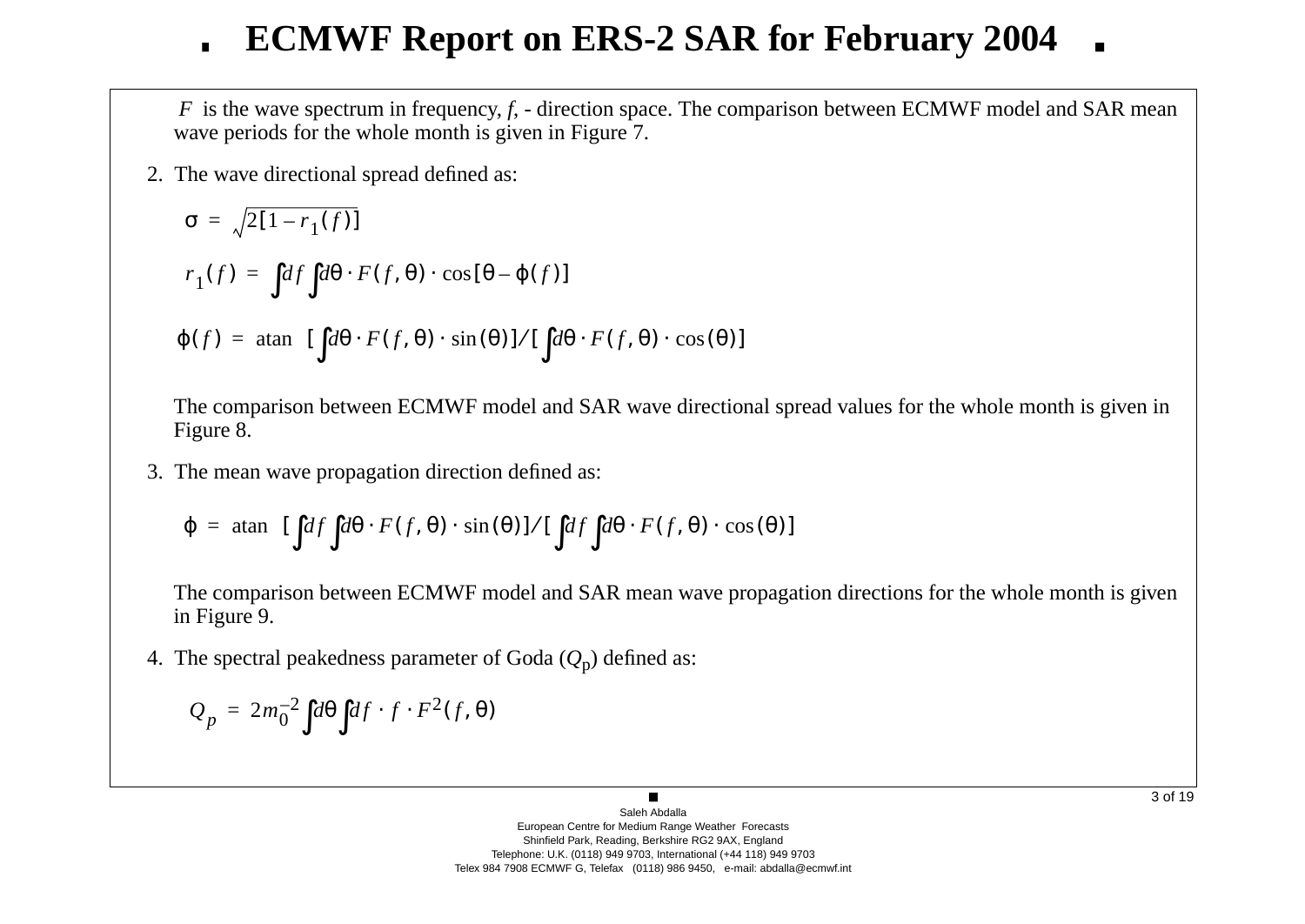The comparison between ECMWF model and SAR spectral peakedness (or roughly, spectral narrowness) values for the whole month is gi ven in Figure 10.

## **Figure captions:**

Figure 1: Time series of data reception for ERS-2 Altimeter data for February 2004.

Figure 2: Comparison of ECMWF wave height results with ERS-2 SAR wave height data for February 2004 (global).

Figure 3: Comparison of ECMWF wave height results with ERS-2 SAR wave height data for February 2004 (northern hemisphere)

Figure 4: Comparison of ECMWF wave height results with ERS-2 SAR wave height data for February 2004 (tropics)

Figure 5: Comparison of ECMWF wave height results with ERS-2 SAR wave height data for February 2004 (southern hemisphere)

Figure 6: ERS-2 SAR wave heights: Timeseries of bias (ERS-2 - model) and scatter index (SI).

Figure 7: Comparison of ECMWF mean wave periods with ERS-2 SAR mean wave periods for February 2004 (global).

Figure 8: Comparison of ECMWF wave directional spread with that of ERS-2 SAR for February 2004 (global).

Figure 9: Comparison of ECMWF mean wave directions with those of ERS-2 SAR for February 2004 (global).

Figure 10: Comparison of ECMWF wave peakedness factor with that of ERS-2 SAR for February 2004 (global).

Figure 11: ERS-2 SAR wave heights: Timeseries of daily bias (ERS-2 - model) for the past year.

Figure 12: ERS-2 SAR wave heights: Timeseries of daily root mean square difference (RMSE) for the past year.

Figure 13: Comparison between SAR and ECMWF "2-second wave-period interval equivalent wave heights" for February 2004 (global).

Figure 14: Comparison between SAR and ECMWF "2-second wave-period interval equivalent wave heights" for February 2004 (n. hem.).

Figure 15: Comparison between SAR and ECMWF "2-second wave-period interval equivalent wave heights" for February 2004 (tropics).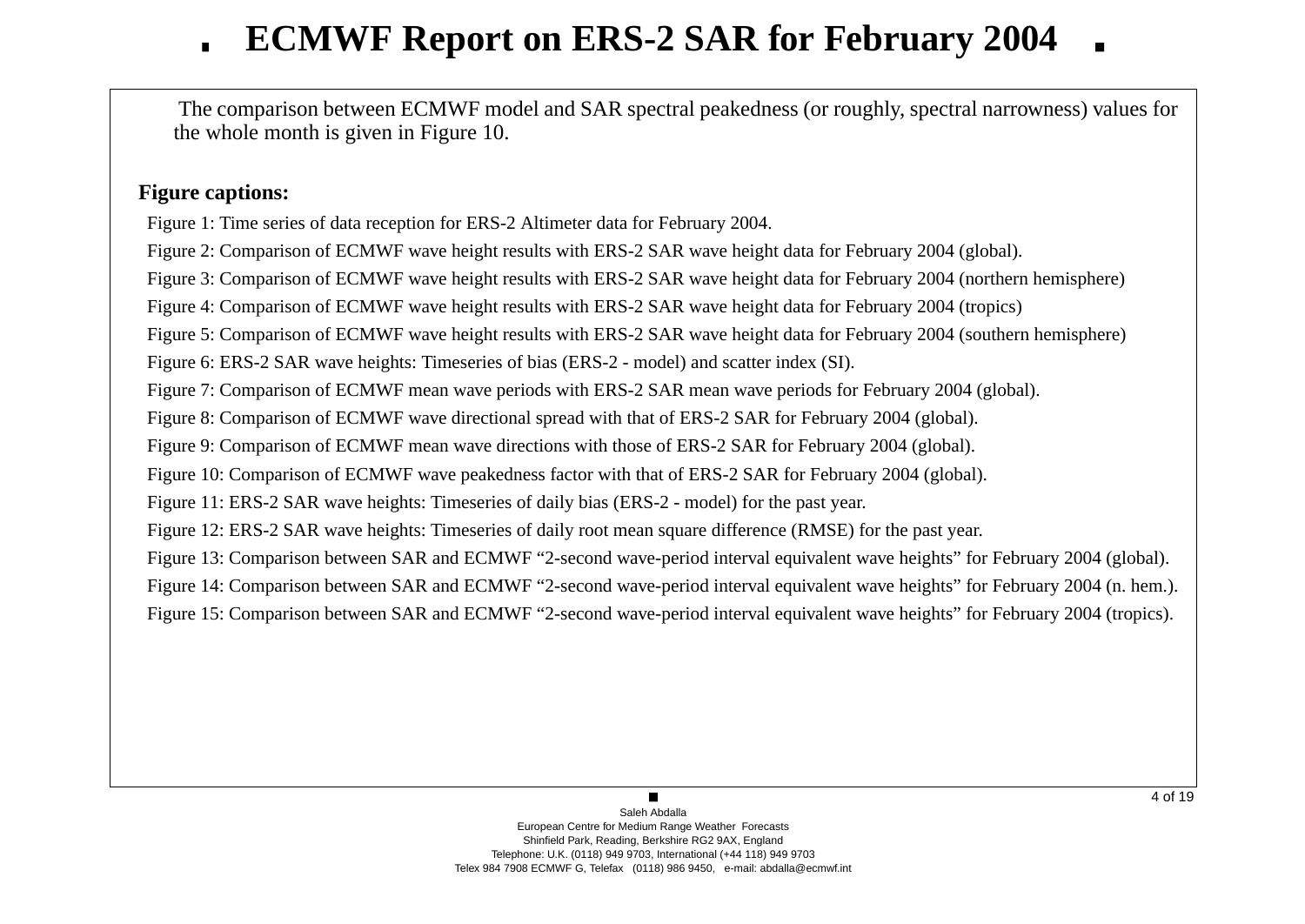

European Centre for Medium Range Weather Forecasts Shinfield Park, Reading, Berkshire RG2 9AX, England Telephone: U.K. (0118) 949 9703, International (+44 118) 949 9703 Telex 984 7908 ECMWF G, Telefax (0118) 986 9450, e-mail: abdalla@ecmwf.int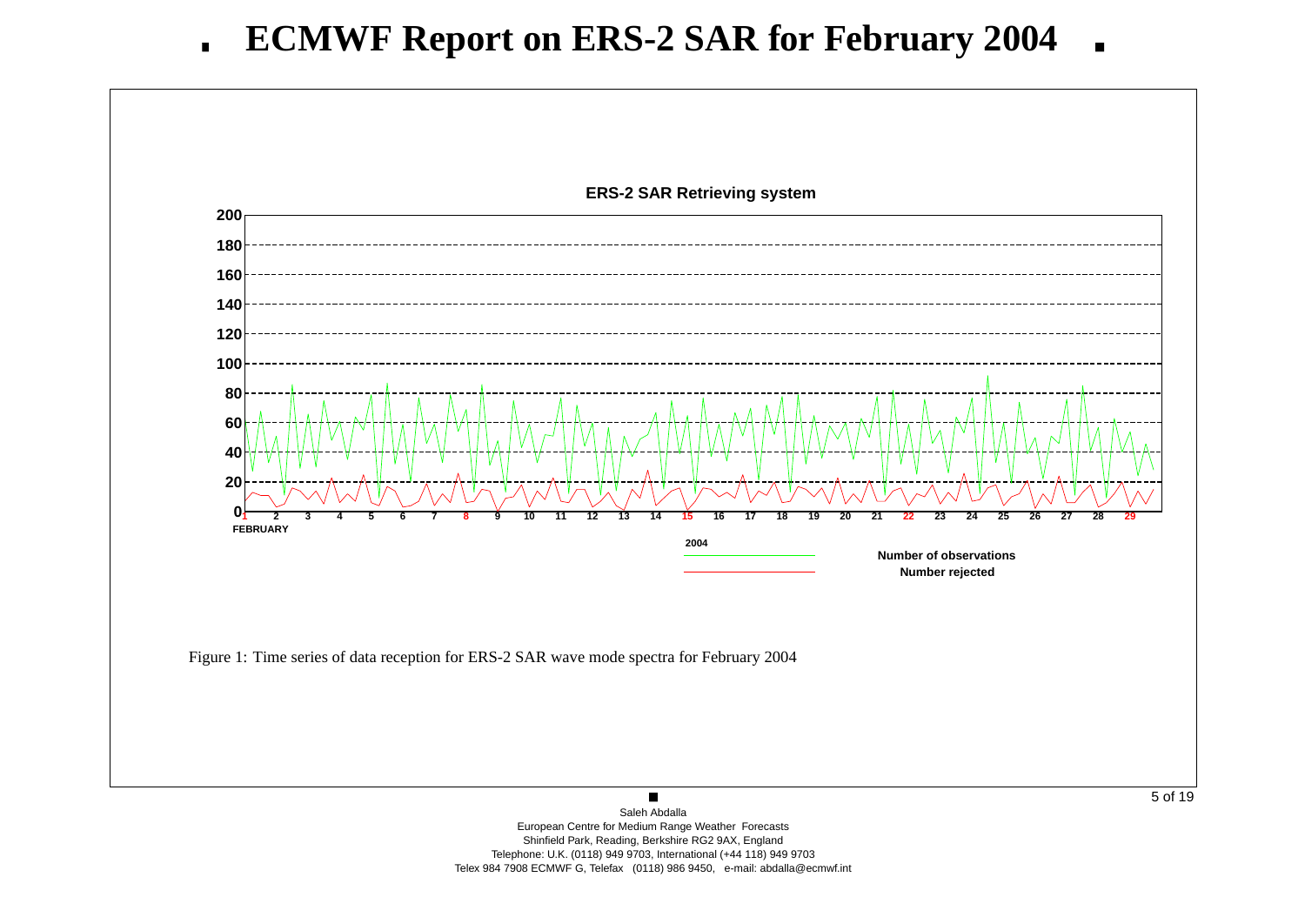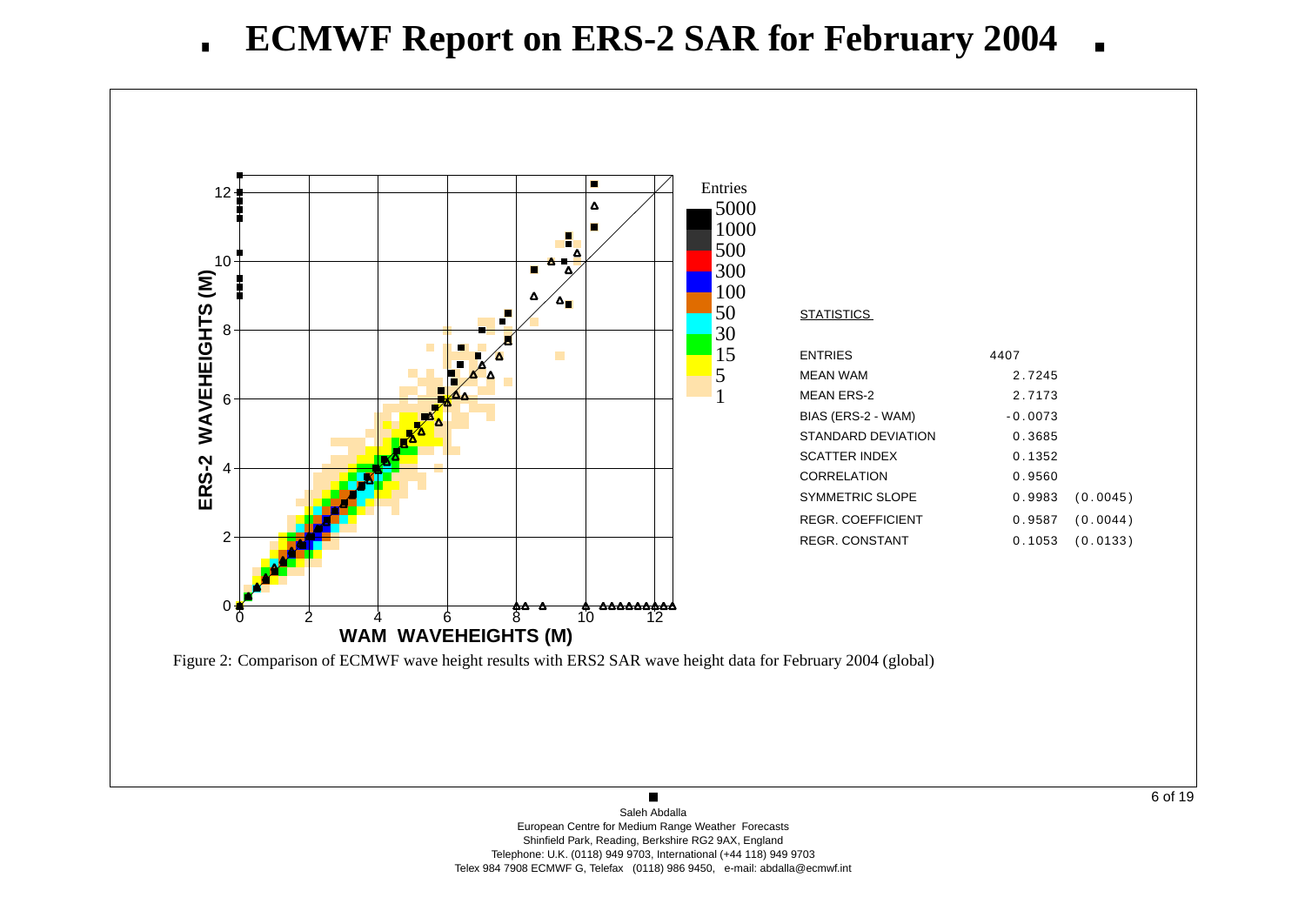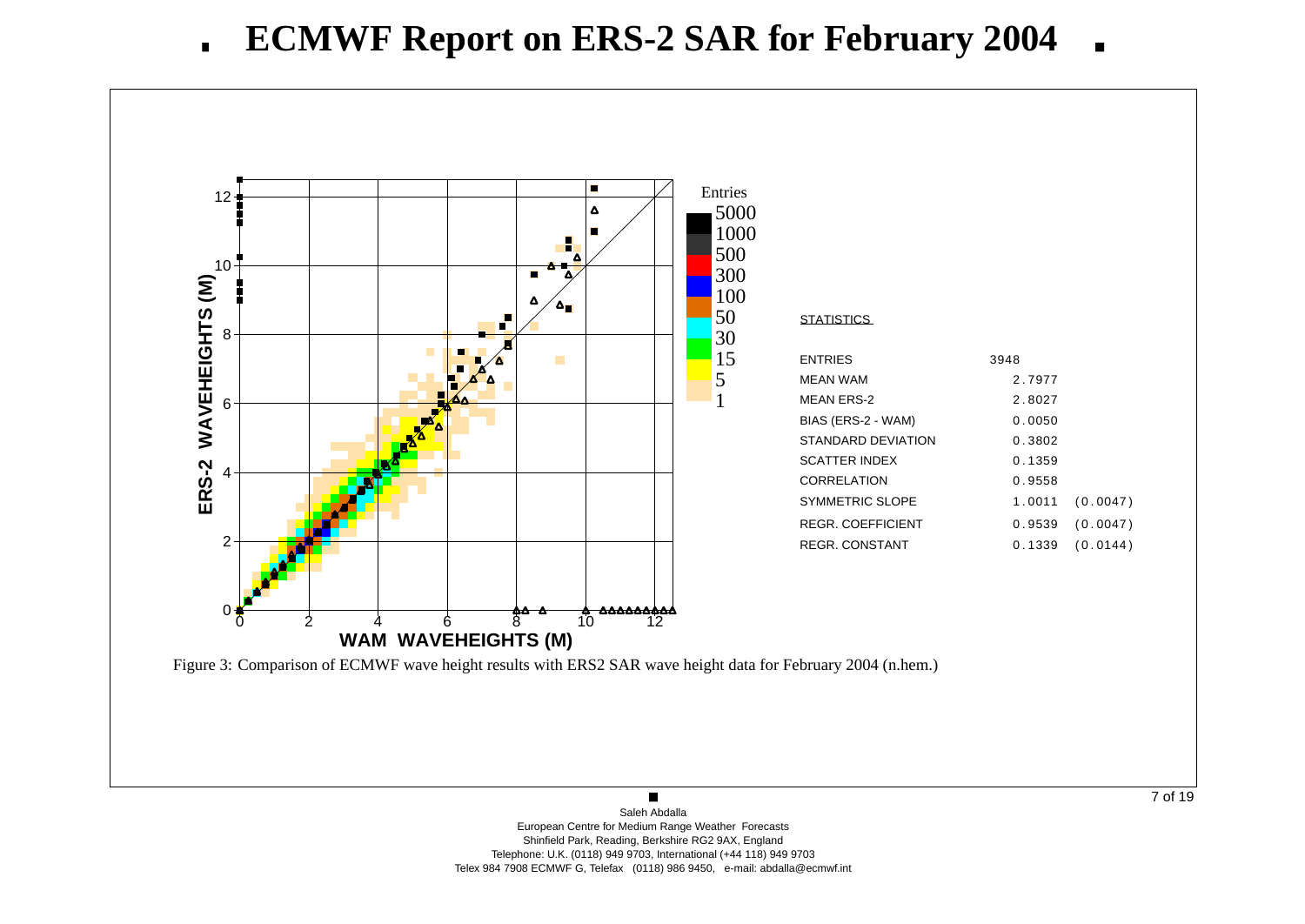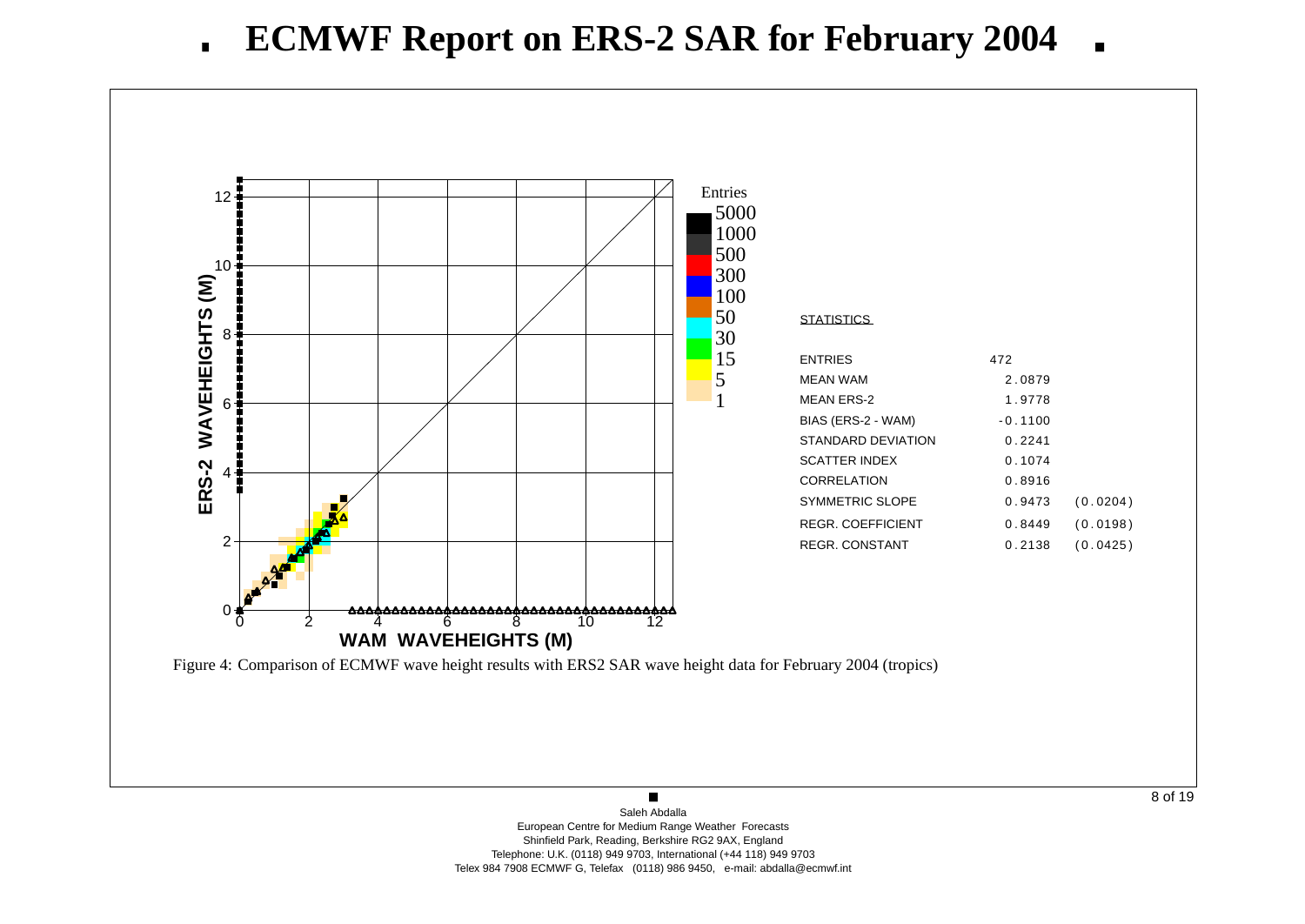

 $\blacksquare$ Saleh AbdallaEuropean Centre for Medium Range Weather Forecasts Shinfield Park, Reading, Berkshire RG2 9AX, England Telephone: U.K. (0118) 949 9703, International (+44 118) 949 9703 Telex 984 7908 ECMWF G, Telefax (0118) 986 9450, e-mail: abdalla@ecmwf.int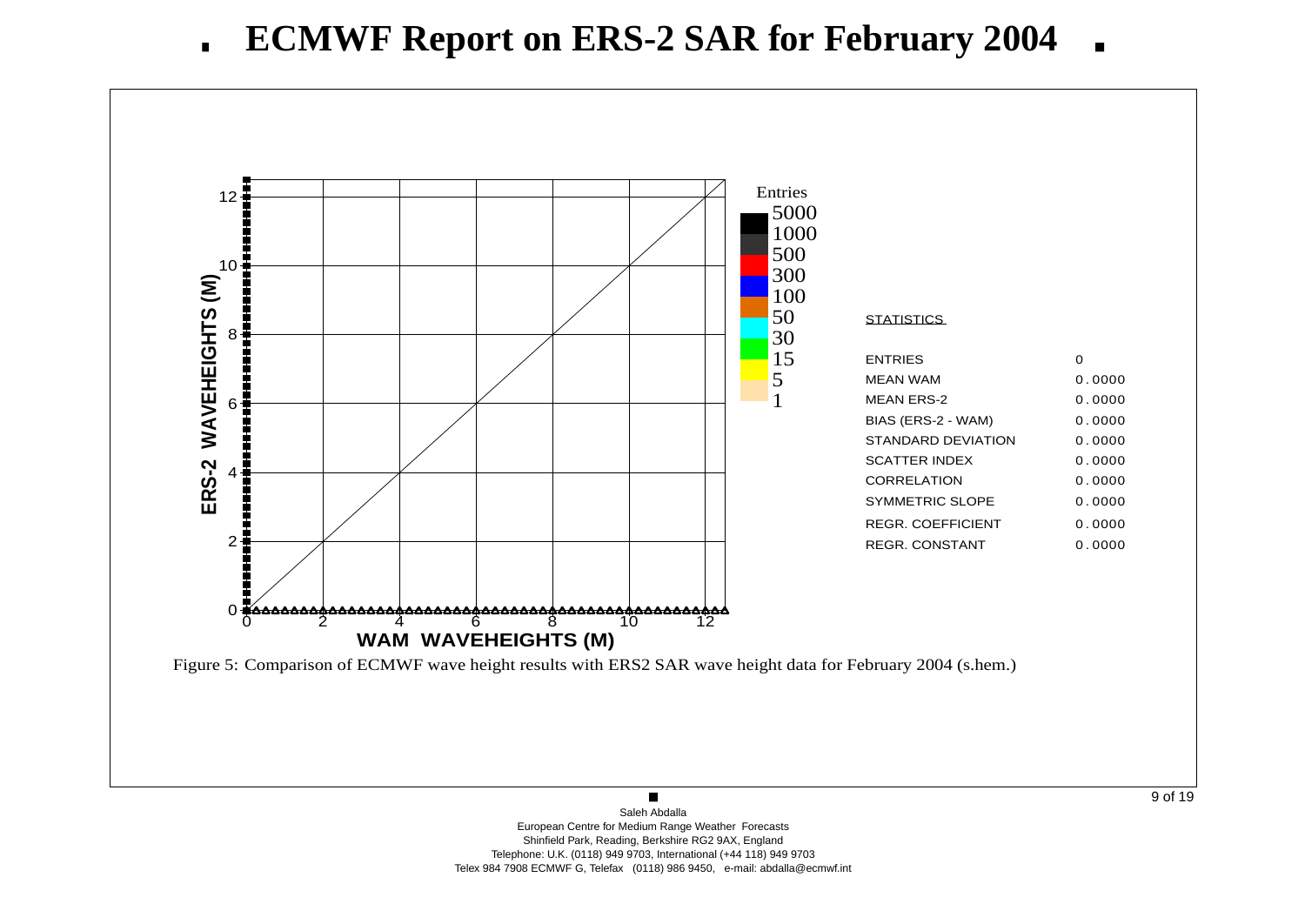**ECMWF Report on ERS-2 SAR for February 2004**  $\blacksquare$ 



European Centre for Medium Range Weather Forecasts Shinfield Park, Reading, Berkshire RG2 9AX, England Telephone: U.K. (0118) 949 9703, International (+44 118) 949 9703 Telex 984 7908 ECMWF G, Telefax (0118) 986 9450, e-mail: abdalla@ecmwf.int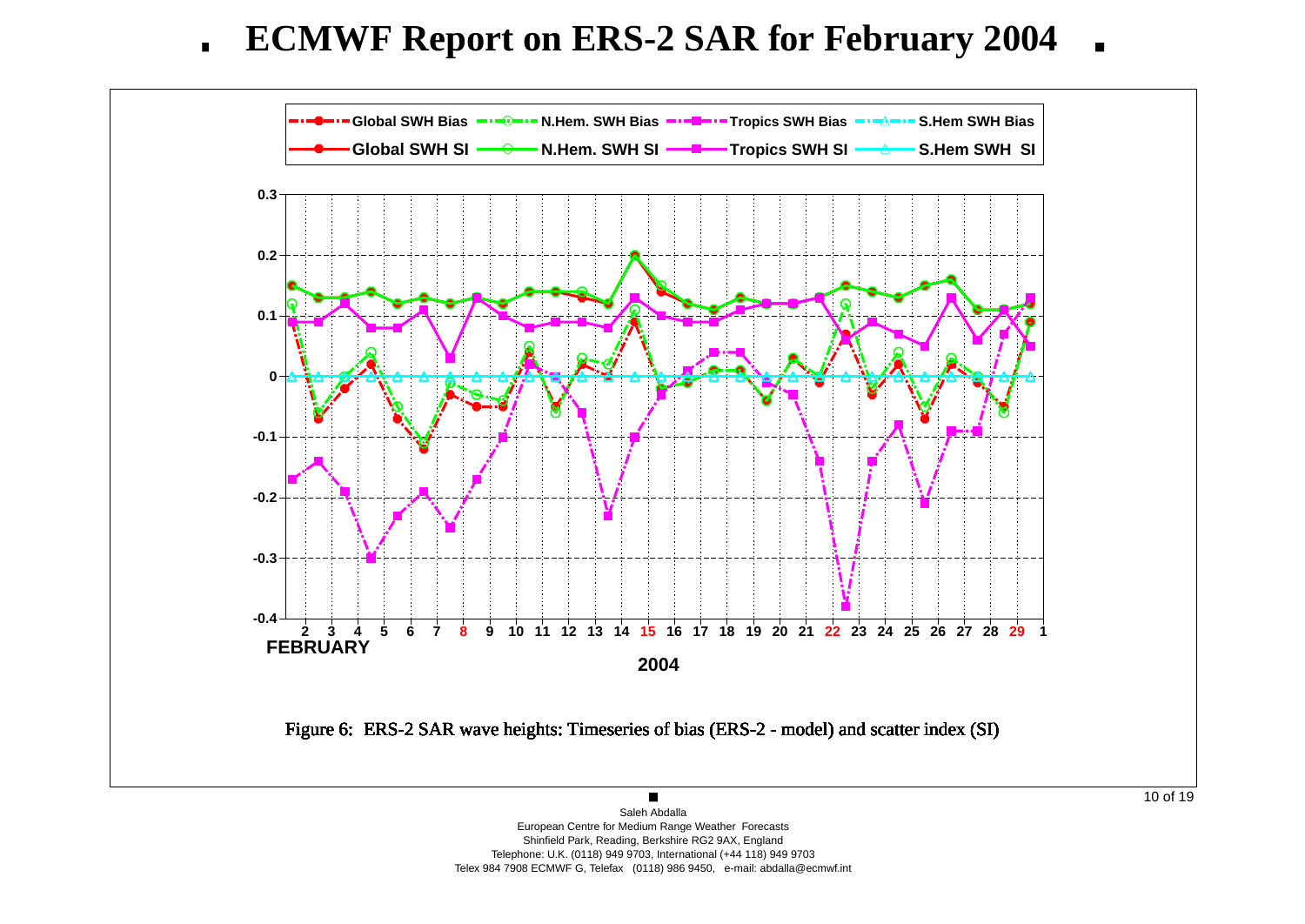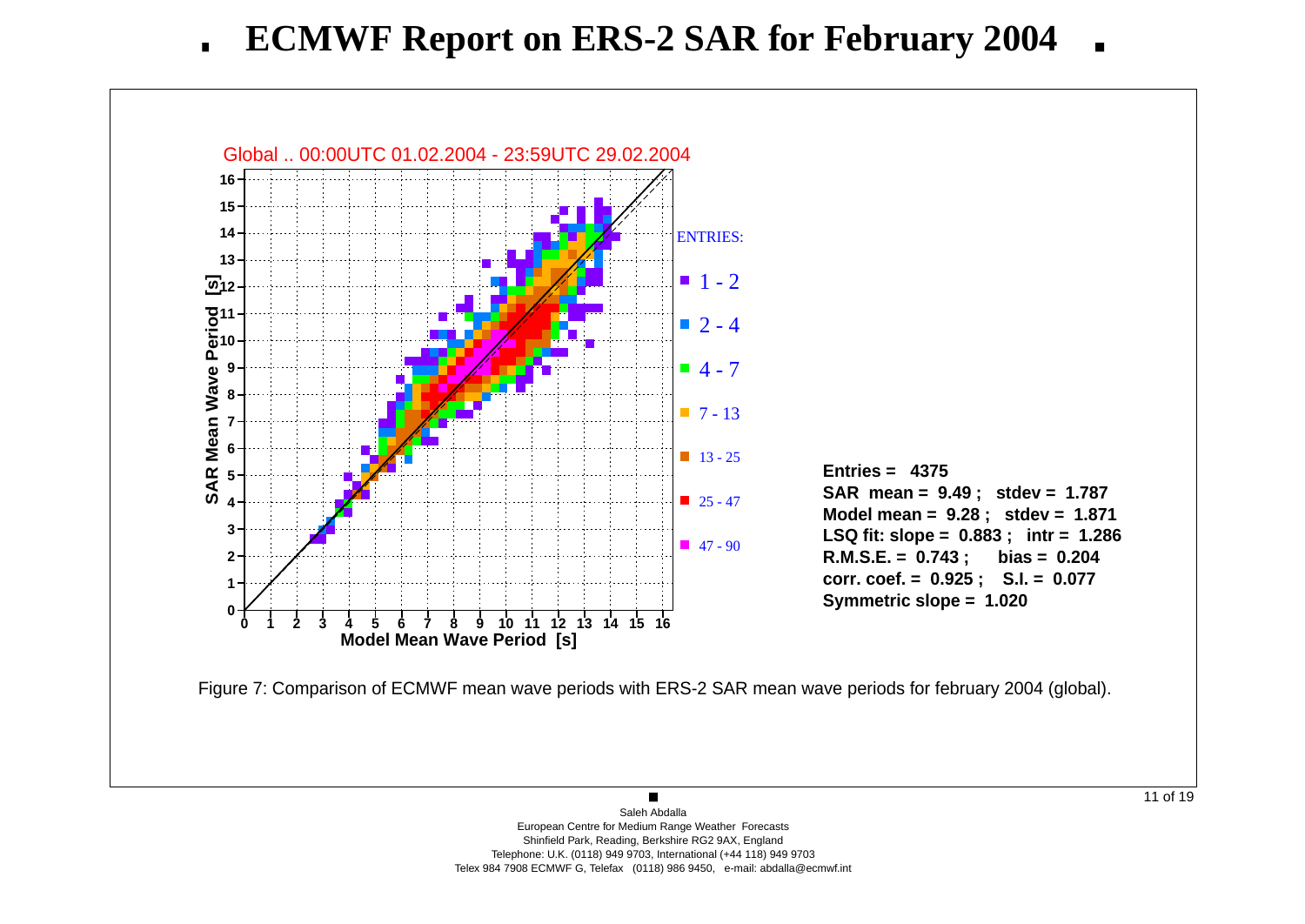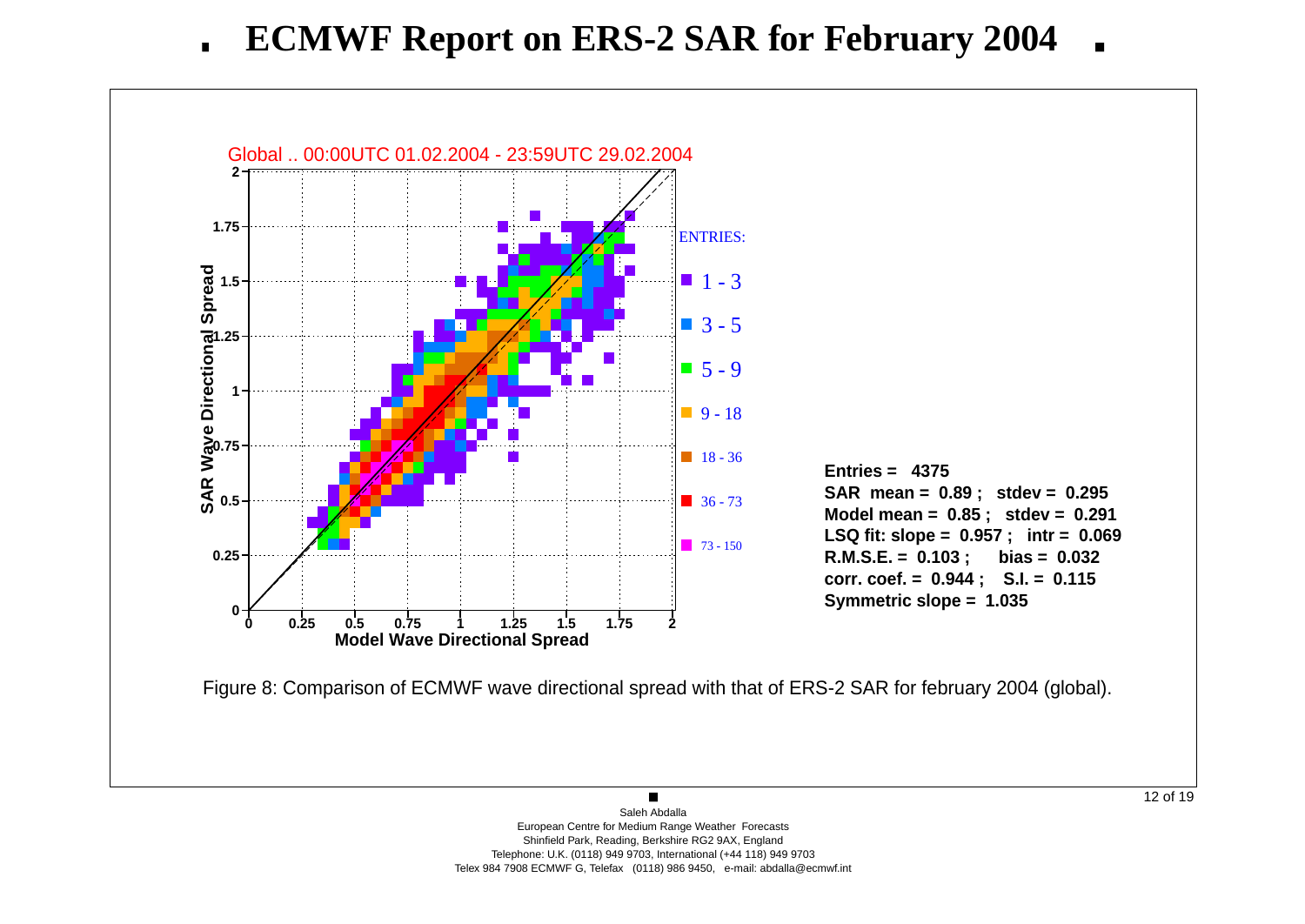**ECMWF Report on ERS-2 SAR for February 2004**  $\blacksquare$ 

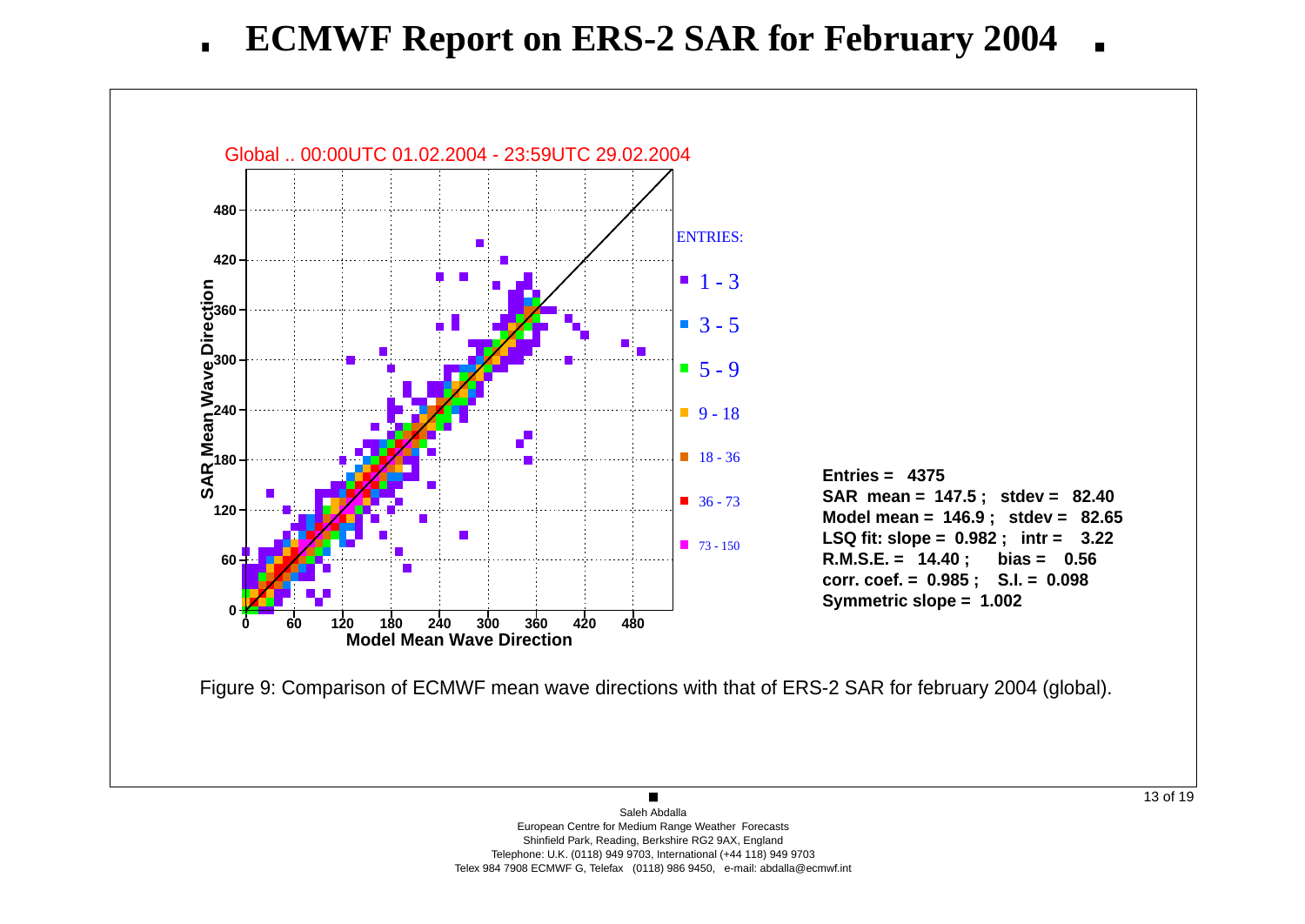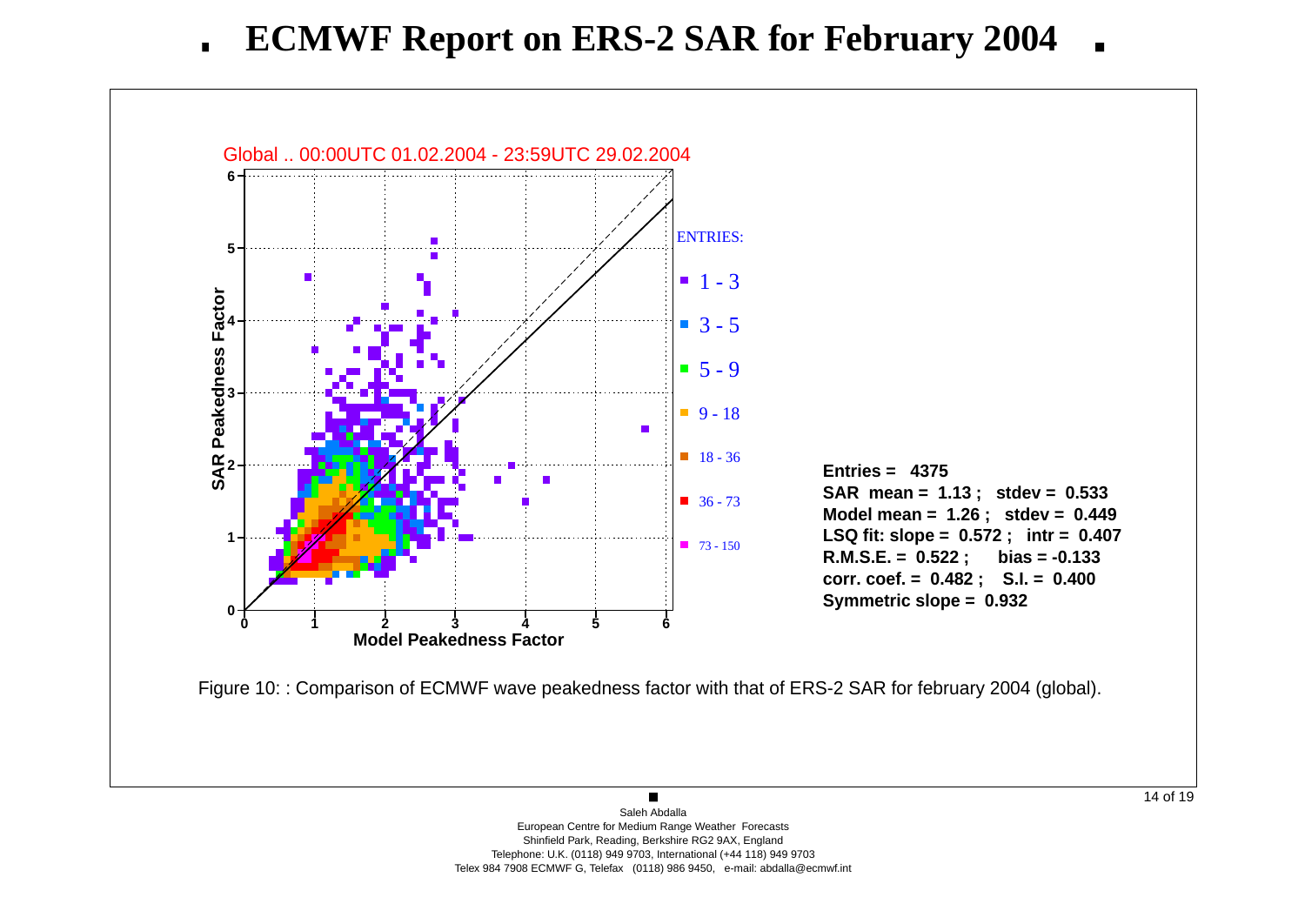**ECMWF Report on ERS-2 SAR for February 2004**  $\blacksquare$ 



European Centre for Medium Range Weather Forecasts Shinfield Park, Reading, Berkshire RG2 9AX, England Telephone: U.K. (0118) 949 9703, International (+44 118) 949 9703 Telex 984 7908 ECMWF G, Telefax (0118) 986 9450, e-mail: abdalla@ecmwf.int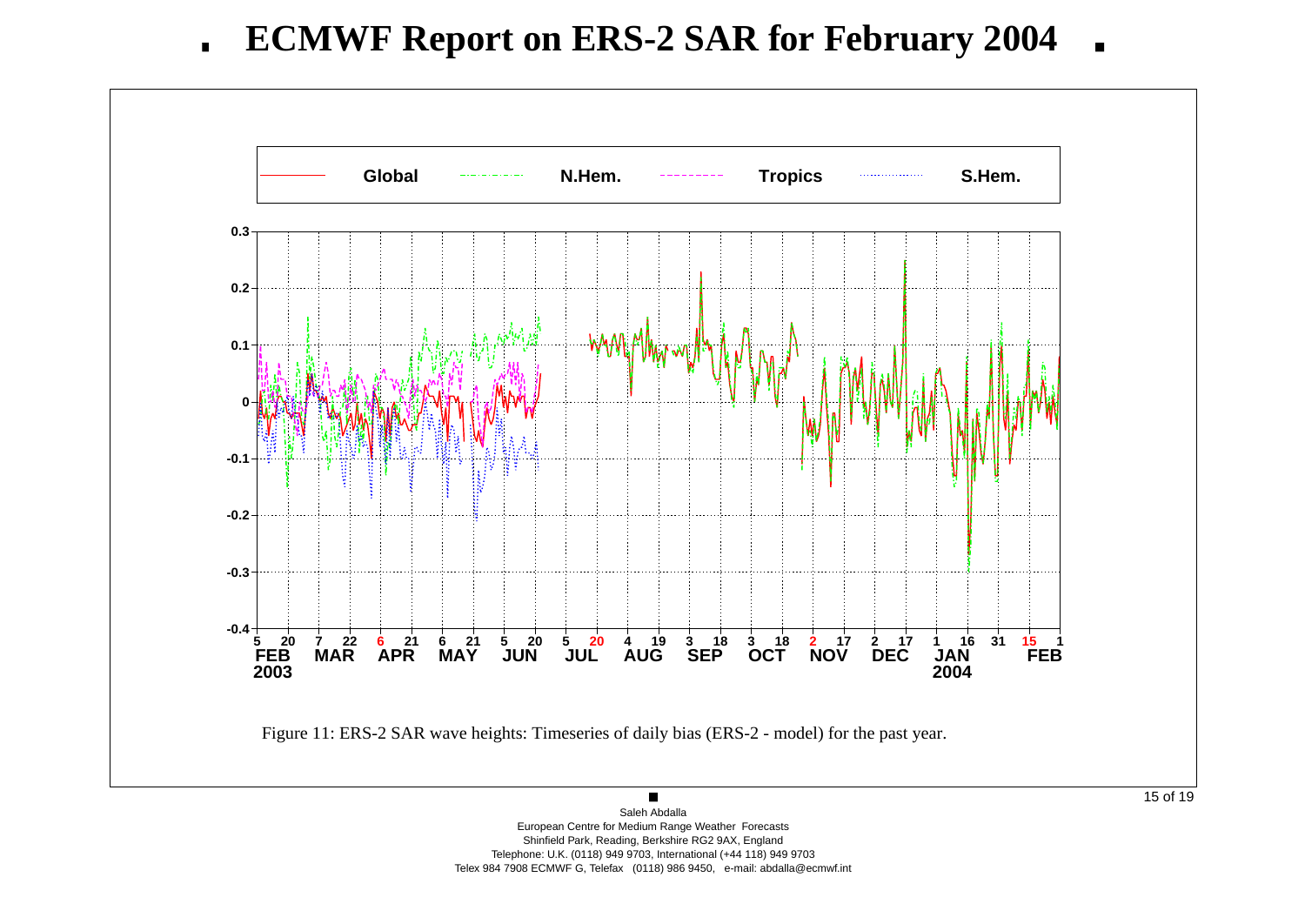**ECMWF Report on ERS-2 SAR for February 2004**  $\blacksquare$ 

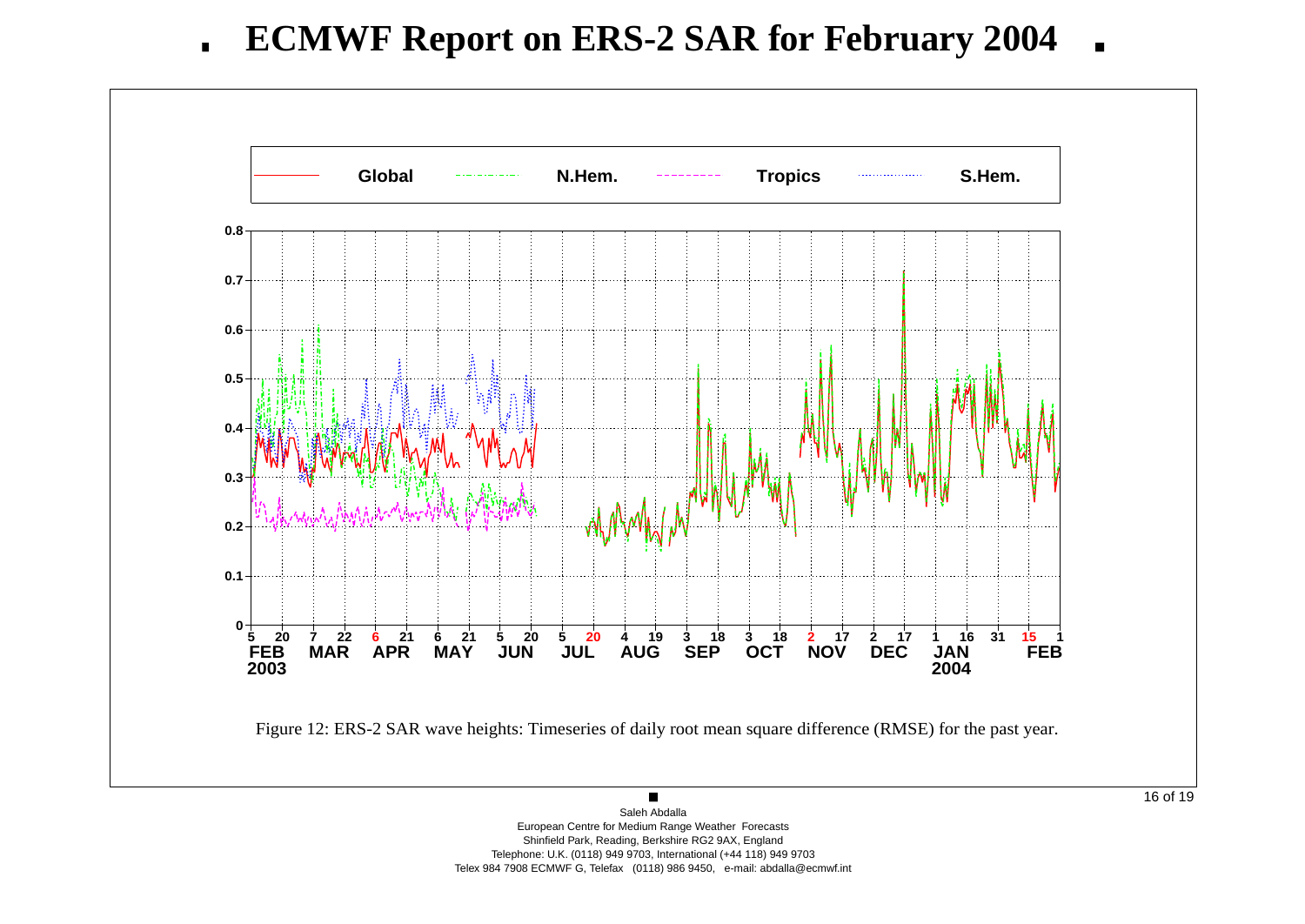**ECMWF Report on ERS-2 SAR for February 2004**  $\blacksquare$ 

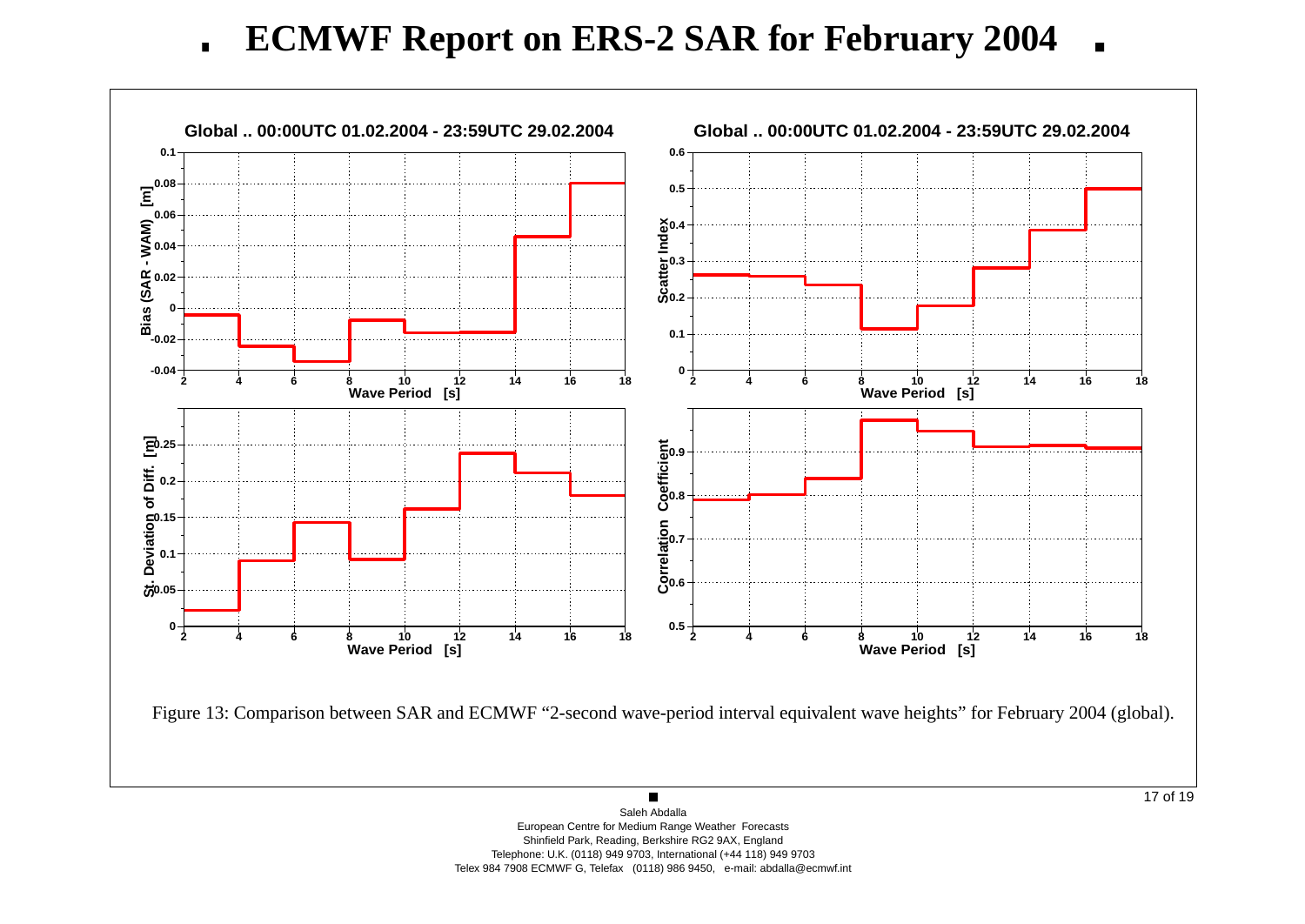**ECMWF Report on ERS-2 SAR for February 2004**  $\blacksquare$